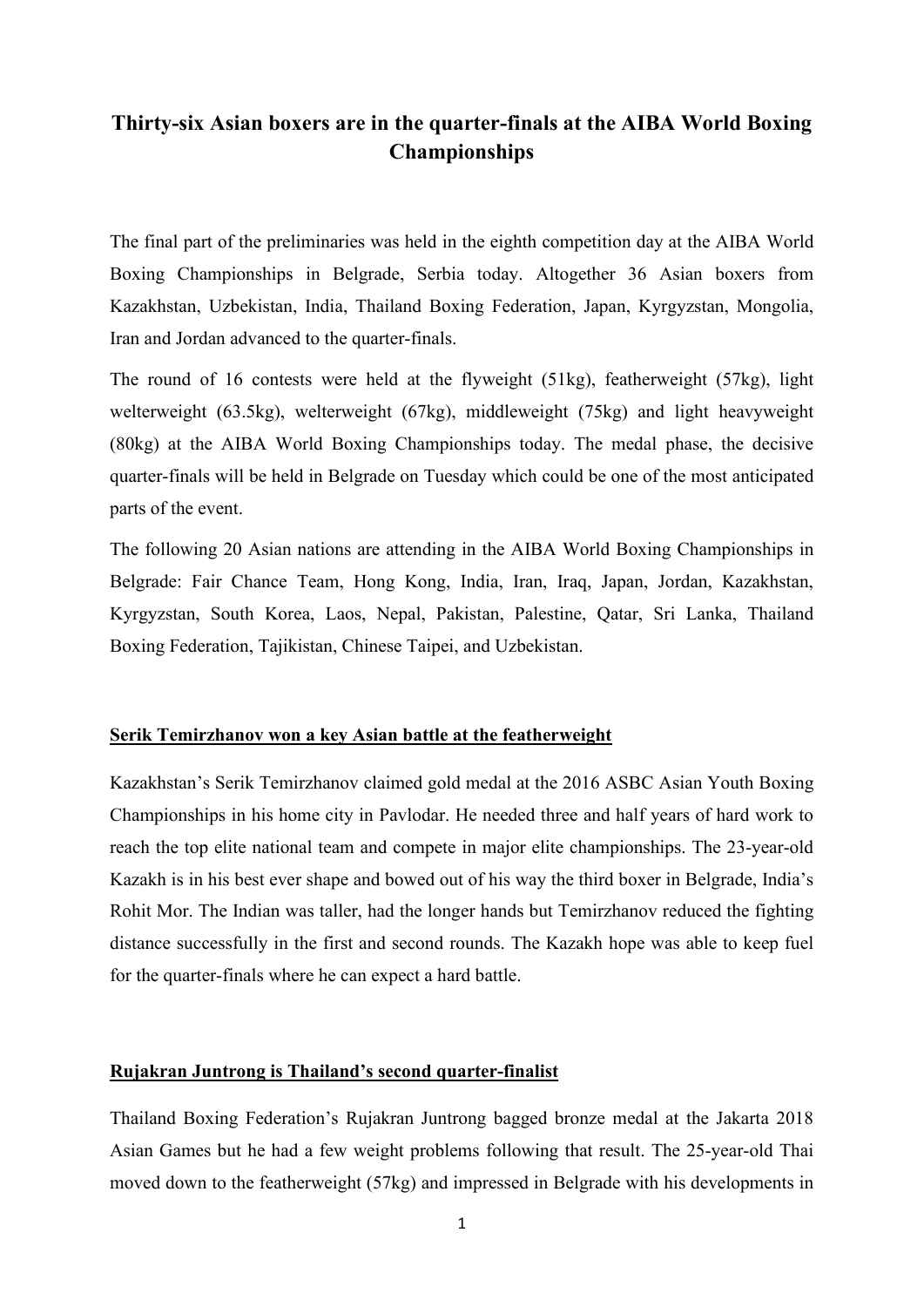terms of defensive skills and tactic. Juntrong kept the best fighting distance against Kyrgyzstan's ASBC Asian Boxing Championships bronze medallist Akylbek Esenbek Uulu. The Thai worked through hard all of the three rounds and advanced to the quarter-finals as second from his nation.

## **Japan's Sewon Okazawa eliminated an Uzbek favourite**

Japan's Sewon Okazawa claimed silver medal at the Bangkok 2019 ASBC Asian Elite Boxing Championships and following his big events, he arrived to Belgrade with strong mental condition. Okazawa had a powerful opponent, Uzbekistan's 20-year-old Asadkhudja Muydinkhudjayev who started the bout also strongly as the Japanese. The Japanese boxer did not make any risks in this bout and worked from longer distance based on his world class footwork to land single counter-shots today. Okazawa kept his Uzbek opponent on long in most of their contest and won a fantastic bout in Serbia's capital delivering his best performance this year.

#### **Zhussupov dominated his today's contest**

Kazakhstan's Ablaikhan Zhussupov achieved silver and bronze medals in the recent editions of the ASBC Asian Boxing Championships, two bronze in the AIBA World Boxing Championships therefore his mission is the gold in Belgrade. The Kazakh boxer knew Poland's Damian Durkacz and he had the strong strategy against the European opponent today. The 24-year-old Kazakh managed to win the important first round and he kept continue this performance until the last gong. Zhussupov won the bout by unanimous decision but he saved a lot of power for tomorrow's quarter-final.

# **Mongolia's Chinzorig Baatarsukh won his key contest on Day8**

Mongolia's Chinzorig Baatarsukh is the defending ASBC Asian Champion from this year but he represents his nation in the new welterweight (67kg) this time. The 30-year-old boxer met with Mexico's Marco Hernandez who won two contests in Belgrade as a debutant. The Mongolian was patient in their contest, moved a lot and attacked from his back feet to land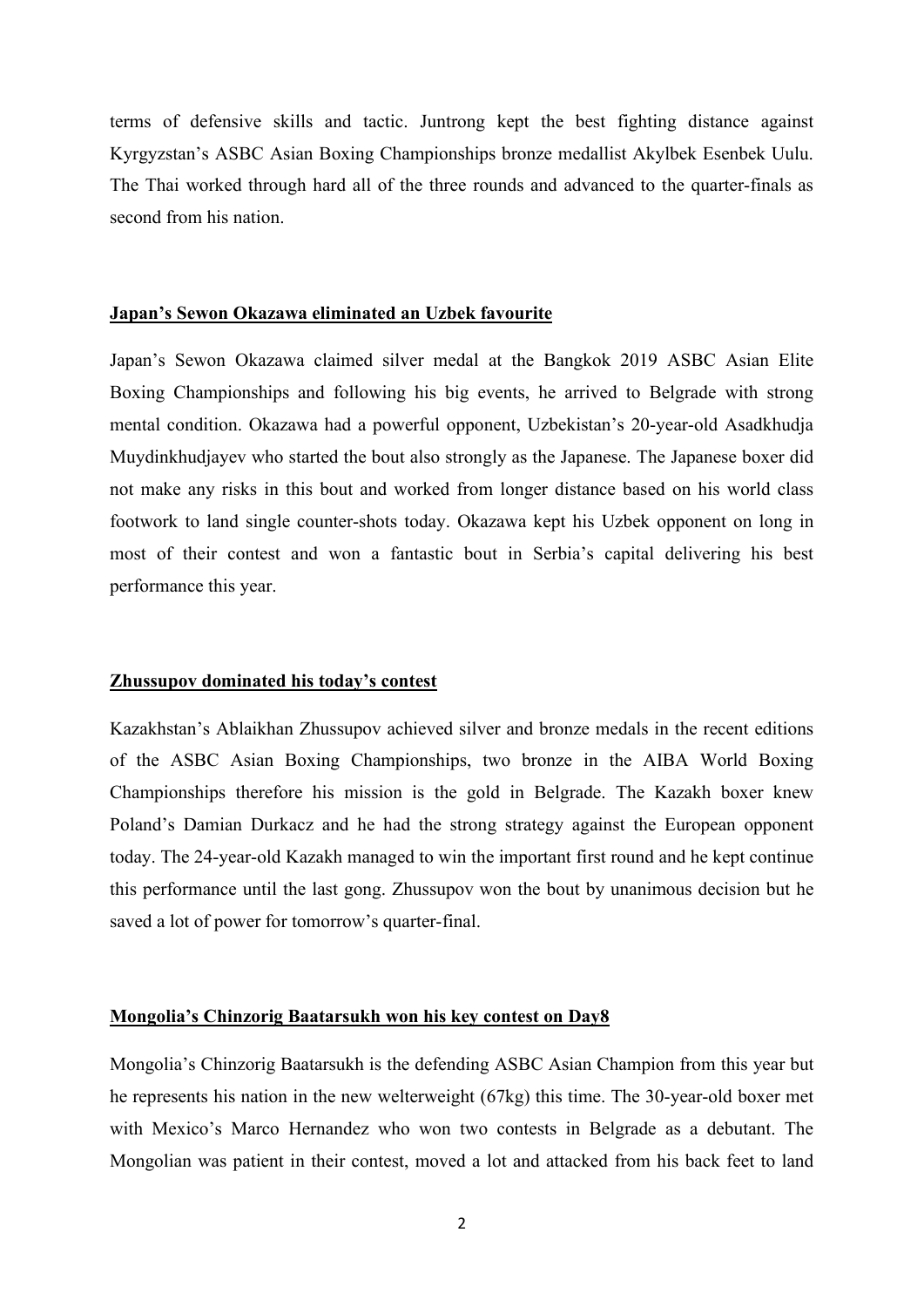the best punches in time. The Mexican was not able to catch the quick Mongolian and Chinzorig proved that he us better in all aspects of boxing. The Mongolian veteran needs also one further step to get a medal in the AIBA World Boxing Championships.

#### **Kazakhstan's next quarter-finalist is Nurkanat Raiys**

Kazakhstan's Nurkanat Raiys is a newcomer in the elite national team who is only 21 but developed rapidly in the recent two years. He represented Kazakhstan in several international tournaments and progressed step by step on these competitions. He never competed any of the youth or elite championships yet but he was highly confident against all of his opponents in Belgrade. Raiys maintained the best fighting distance well enough in the first round against Fair Chance Team's Suliman Aslami and took the advantage after three minutes. His opponent was not able to change his rhythm in this contest therefore Nurkanat Raiys is Kazakhstan' next boxer in the Top8.

#### **Jafarov and Jongjoho overwhelmed their middleweight rivals**

Uzbekistan's 22-year-old Saidjamshid Jafarov is the defending ASBC Asian Champion at the middleweight (75kg) who proved his next strong performance in the AIBA World Boxing Championships. Jafarov was highly confident against Azerbaijan's Mirsharif Kazimzade and demonstrated his power from the first seconds. The Uzbek boxer knew the best weapons against his Caucasian rival and advanced to the quarter-finals of this strong category. Another Asian boxer, Weerapon Jongjoho from the Thailand Boxing Federation, used also the right tactic against a European opponent, Ukraine's Ivan Papakin today. The 20-year-old ASBC Asian Youth Champion overcame the Ukrainian in the attacks and he was simply quicker than Papakin in their round of 16 contest.

# **Kazakhstan's Saken Bibossynov eliminated his second favourite rival**

Kazakhstan's Saken Bibossynov achieved bronze medal at the 2019 AIBA World Boxing Championships therefore his target is the title at the flyweight (51kg) in Belgrade. He opened with a final-level bout and eliminated Uzbekistan's star Hasanboy Dusmatov in the round of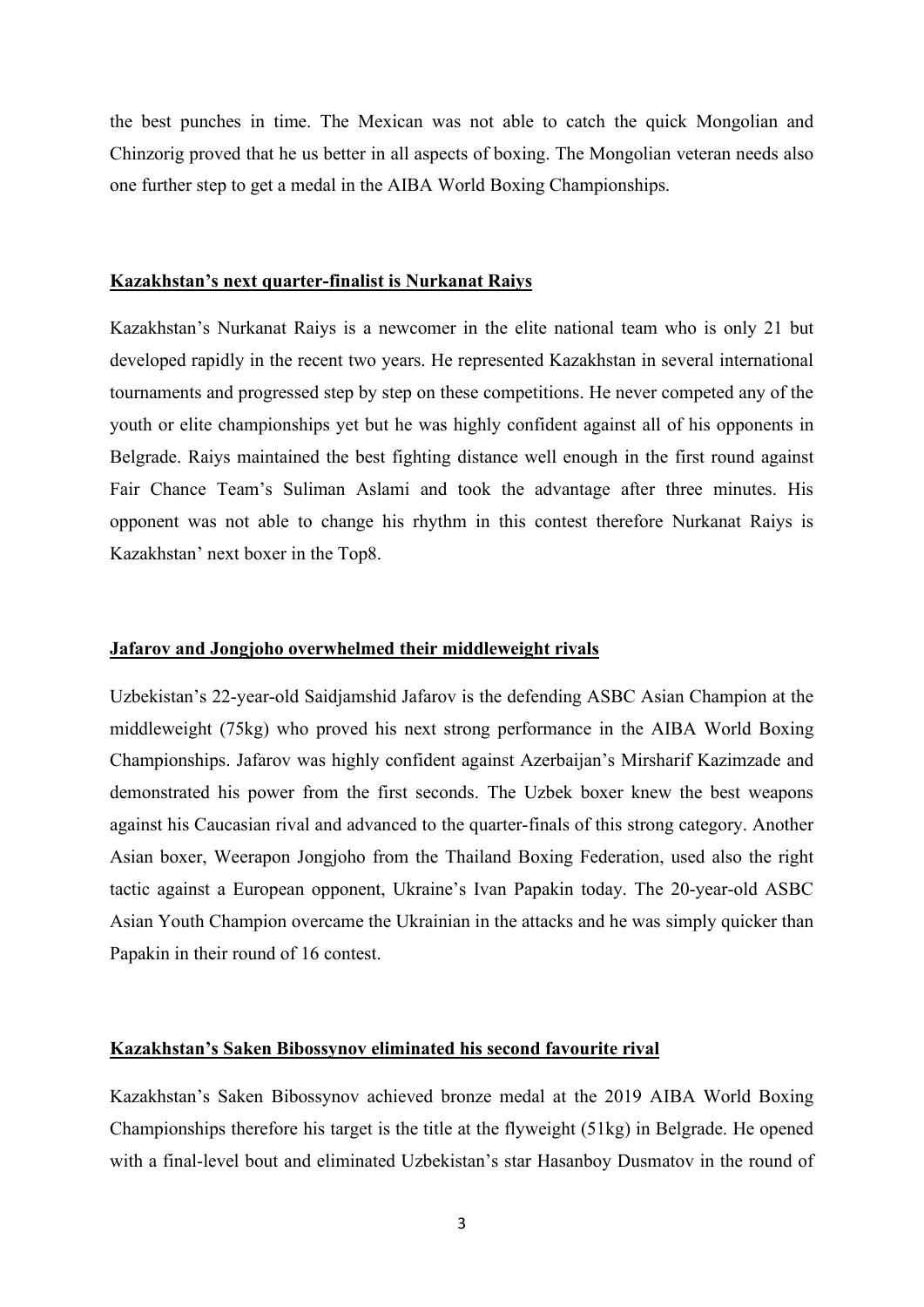32. The 24-year-old Kazakh had to continue his campaign against India's ASBC Asian Boxing Championships silver medallist Deepak in another top contest. Bibossynov anticipated to a hard fight and he used his 100% concentration in the bout to beat the quick Indian in all tactical levels.

## **Thailand's teenage talent Thanarat Saengpeth is quarter-finalist**

Thailand Boxing Federation's flyweight (51kg) hope, Thanarat Saengpeth won several junior and youth national events and games in his homeland but the young boxer celebrated his  $19<sup>th</sup>$ birthday only in August. The AIBA World Boxing Championships is his first international competition but the Thai talent amazed in this bout once again. Saengpeth worked from longer range against Venezuela's Miguel Ramos and he landed several combinations to the head and his victory was not in danger despite of his lack of experiences. His teammate, Somchay Wongsuwan amazed once again and eliminated Tajikistan's ASBC Asian Champion Bakhodur Usmonov at the light welterweight (63.5kg).

#### **T means success – Tursunov, Thapa and Toltayev are one step forward to the medal**

Family name starting with T alphabet meant success at the light welterweight (63.5kg) in the eighth competition day at the AIBA World Boxing Championships. Uzbekistan's Mujibullo Tursunov had an amazing battle against Chinese Taipei's Lai Chu En in this weight class and he needed to do his very best in the final round to win the bout. India's most experienced boxer Shiva Thapa regained his place in the national team and he had a tactical success over France's Lounes Hamraoui. Kazakhstan's 22-year-old Sanatali Toltayev worked hard also for his success against Ukraine's Denys Pesotskyy but he has done more than enough.

## **Nurbek Oralbay and Omurbek Bekzhigit Uulu impressed at the light heavyweight**

Kazakhstan's AIBA Youth World Champion Nurbek Oralbay met with a Hungarian opponent in the round of 16 at the light heavyweight (80kg) and he opened their battle with strong shots. Pal Kovacs was more competitive in the second round but Oralbay proved his best once again in the third against the tiring Hungarian. Kyrgyzstan's Omurbek Bekzhigit Uulu is a strong